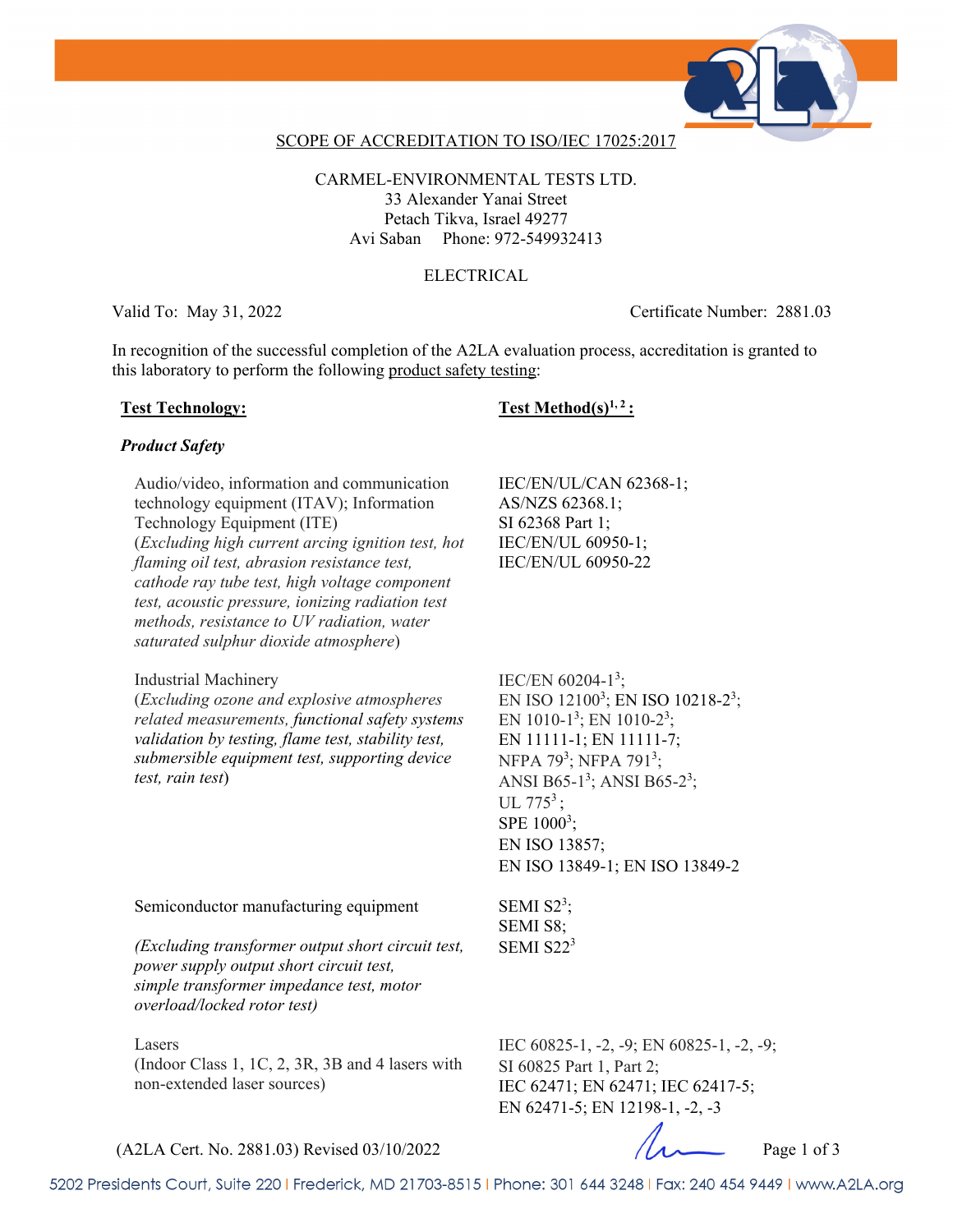Electrical Equipment for Measurement, Control, and Laboratory use (MEAS)

(*Excluding high current arcing ignition test, hot flaming oil test, acoustic pressure, and ionizing radiation test methods, dynamic test, current circuits measurement tests, uncertified current limiters or impedances*)

## Medical

(*Excluding cathode ray tubes, pressure vessels, natural latex rubber aging, hand-transmitted vibration, ignition of flammable anesthetic mixtures, flexibility, adherence, X-radiation, sterilization, bio compatibility testing*)

## Test Technology: Test Method(s)<sup>1,2</sup>:

IEC/EN 61010-1; UL 61010A-1<sup>1</sup>; UL 61010B-1<sup>1</sup>; UL 61010C-1<sup>1</sup>; CAN/CSA-22.2 No. 61010-1; IEC/EN/UL/SI 61010-2-101 IEC/EN 61010-2-010; IEC/EN 61010-2-030; IEC/EN 61010-2-040; IEC/EN 61010-2-081

EN/IEC/UL/ANSI/CAN/SI 60601-1; IEC/EN/CAN/SI 60601-1-1, -1-6, -1-8, - 1-9, -1-11, 1 -12; IEC/EN/CAN/SI 60601-2-2; IEC/EN/CAN/SI 60601-2-10; IEC 60601-2-12; IEC/EN/CAN/SI 60601-2-18; IEC/EN/CAN/SI 60601-2-22; IEC/EN/CAN/SI 60601-2-25; IEC/EN/CAN/SI 60601-2-26; IEC/EN/CAN/SI 60601-2-27; IEC/EN/CAN/SI 60601-2-36; IEC/EN 60601-2-37; IEC/EN/CAN/SI 60601-2-41; IEC/EN/CAN/SI 60601-2-47; IEC 60601-2-49; IEC 80601-2-26; IEC/EN/CAN/SI 60601-2-57; IEC/EN/CAN/SI 80601-2-49; IEC/EN/CAN/SI 80601-2-60; IEC/EN/CAN/SI 80601-2-70; IEC/EN/CAN/SI 80601-2-77; IEC/EN/CAN/SI 80601-2-78; IEC/EN/CAN/SI 60601-2-83; IEC/EN 62304; IEC/EN 62366; ISO 80601-2-12, -55, -56, -61, -72, -74, -79, -80, -84; ISO 15004-1, -2

<sup>1</sup> When the date, edition, version, etc. is not identified in the scope of accreditation, laboratories may use the version that immediately precedes the current version for a period of one year from the date of publication of the standard test method., per part C., Section 1 of A2LA *R101 - General Requirements-Accreditation of ISO-IEC 17025 Laboratories*.

<sup>2</sup> The laboratory is only accredited for testing activities outlined within the test methods listed above. Reference to any other activity within these standards, such as risk management or risk assessment, does not fall within the laboratory's accredited capabilities.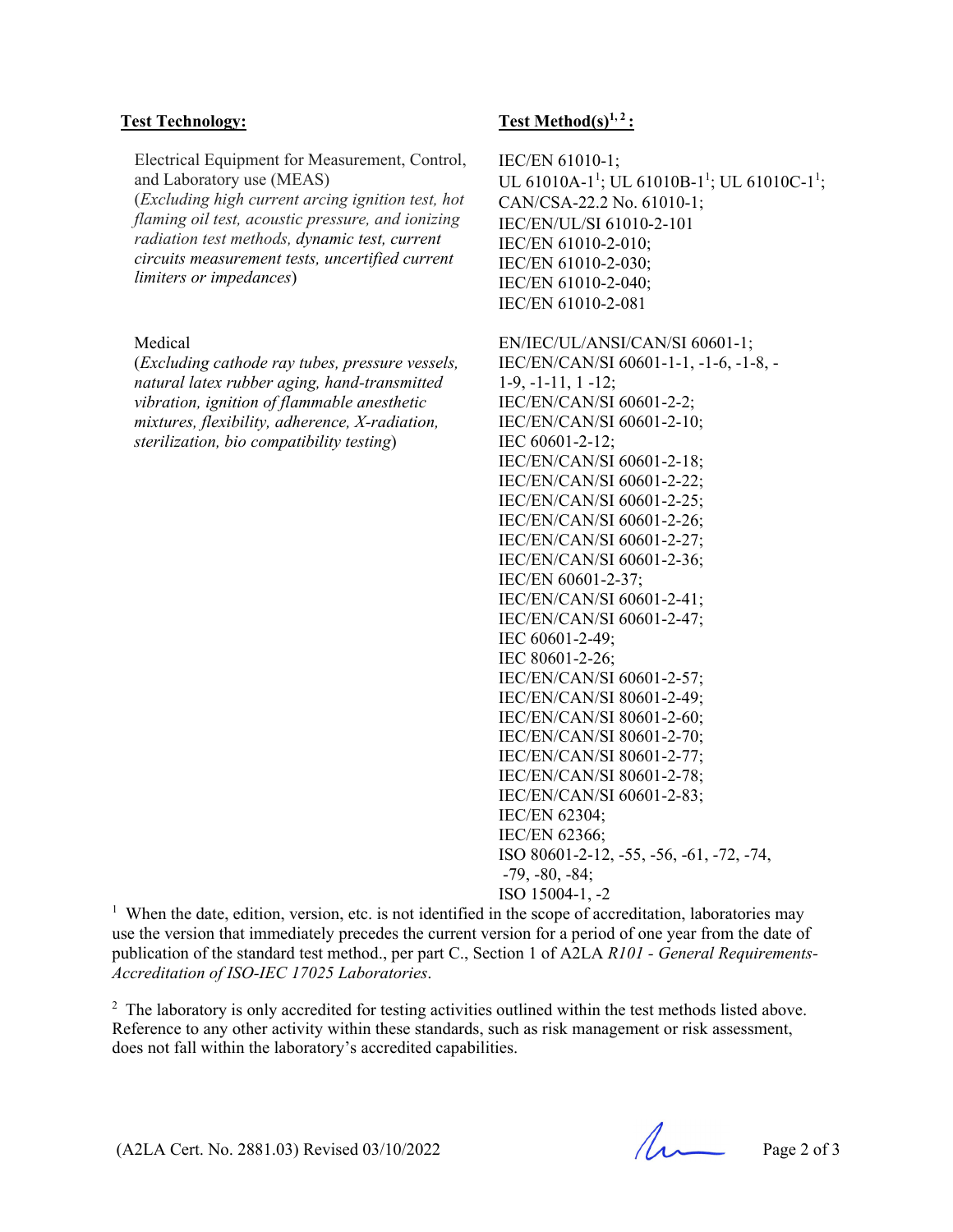$3$  This laboratory, as listed in this scope, offers both commercial and on-site services for the specified method(s) or standard(s).

 $(A2LA$  Cert. No. 2881.03) Revised 03/10/2022 Page 3 of 3